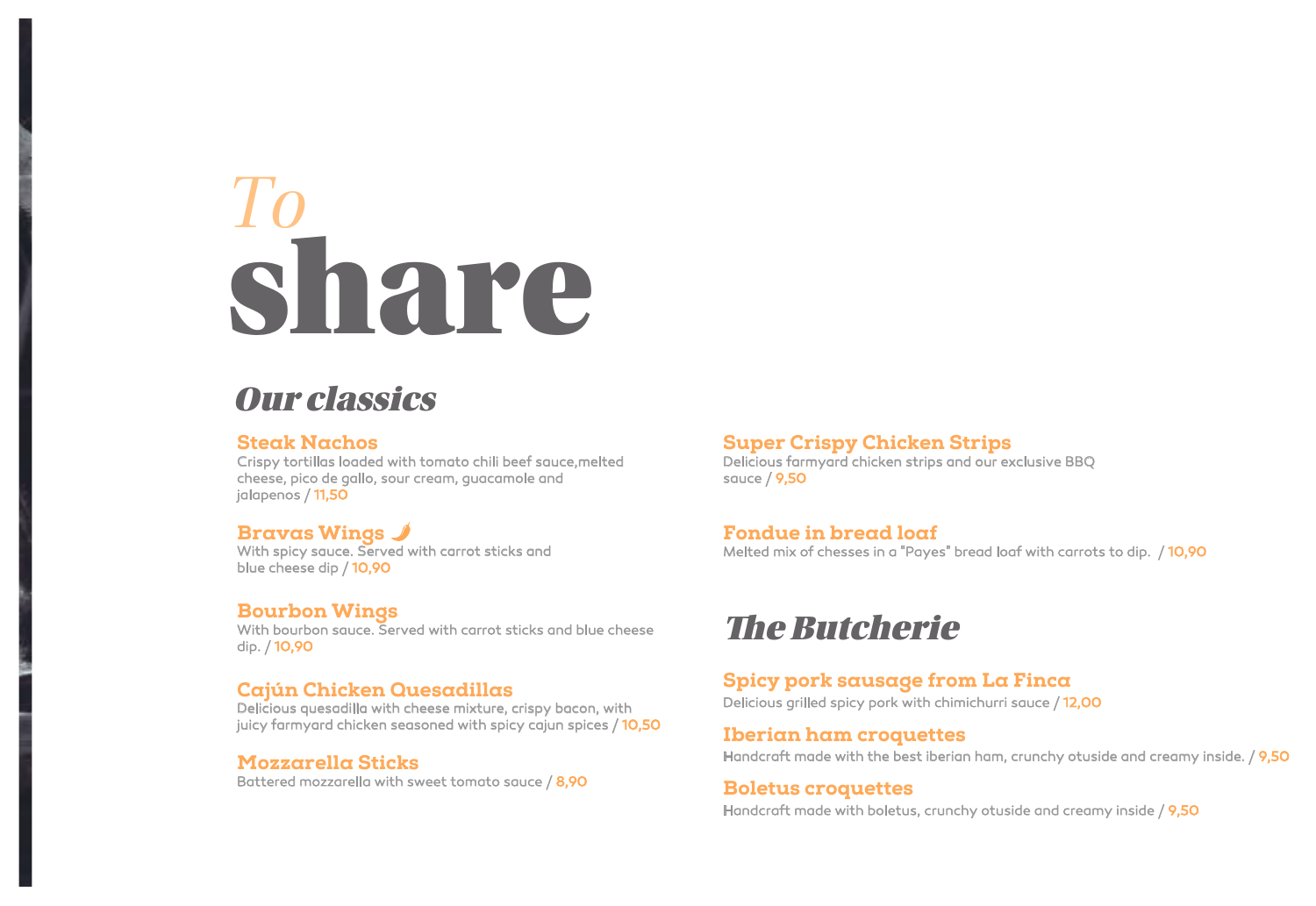### In between bread and bread

#### Iberian sandwich\*

Iberian fillet, previously marinated (12 hours) in Tandori sauce, with Mahon cheese, arugula and Spicy mayonnaise. / 12,50

#### Classic Chicken

Grilled farmyard chicken breast with lettuce, tomato, gouda cheese, bacon and Bourbon mayonnaise / 10,90

### Chiken Burgers

#### Grill Chiken Burger

Grilled farmyard chicken breast with melted gouda cheese, bacon, lettuce, tomato, free-range eggs and Bourbon mayonnaise slightly spicy / 11,50

#### Crispy Chiken Burger

Crunchy farmyard chicken breast with gouda cheese, lettuce, tomato and barbecue sauce / 10,90

### From the garden

#### Caesar Salad

Grilled or Crispy chicken, sprouts mix, parmesan cheese, crunchy Panko and cesar dressing / 10,90

#### Burrata cheese and grilled peppers

Grilled peppers, sweet tomato sauce and walnuts. / 12,50

#### Quinua, chicken and goat cheese salad

Sprouts mix, quinua, grilled chiken, goat cheese, cajun onion, avocato, confit Cherry tomatoes and Cherry vinagrette./ 12,90

#### La Vegetariana

Brioche bread, veggie carrot burger, broccoli, green bean, avocado mayonaisse, gouda cheese, green spruts, grilled peppers, jalapeño relish and cajun onion. / 12,00

Sliced ribs of Iberian pork, tender and juicy.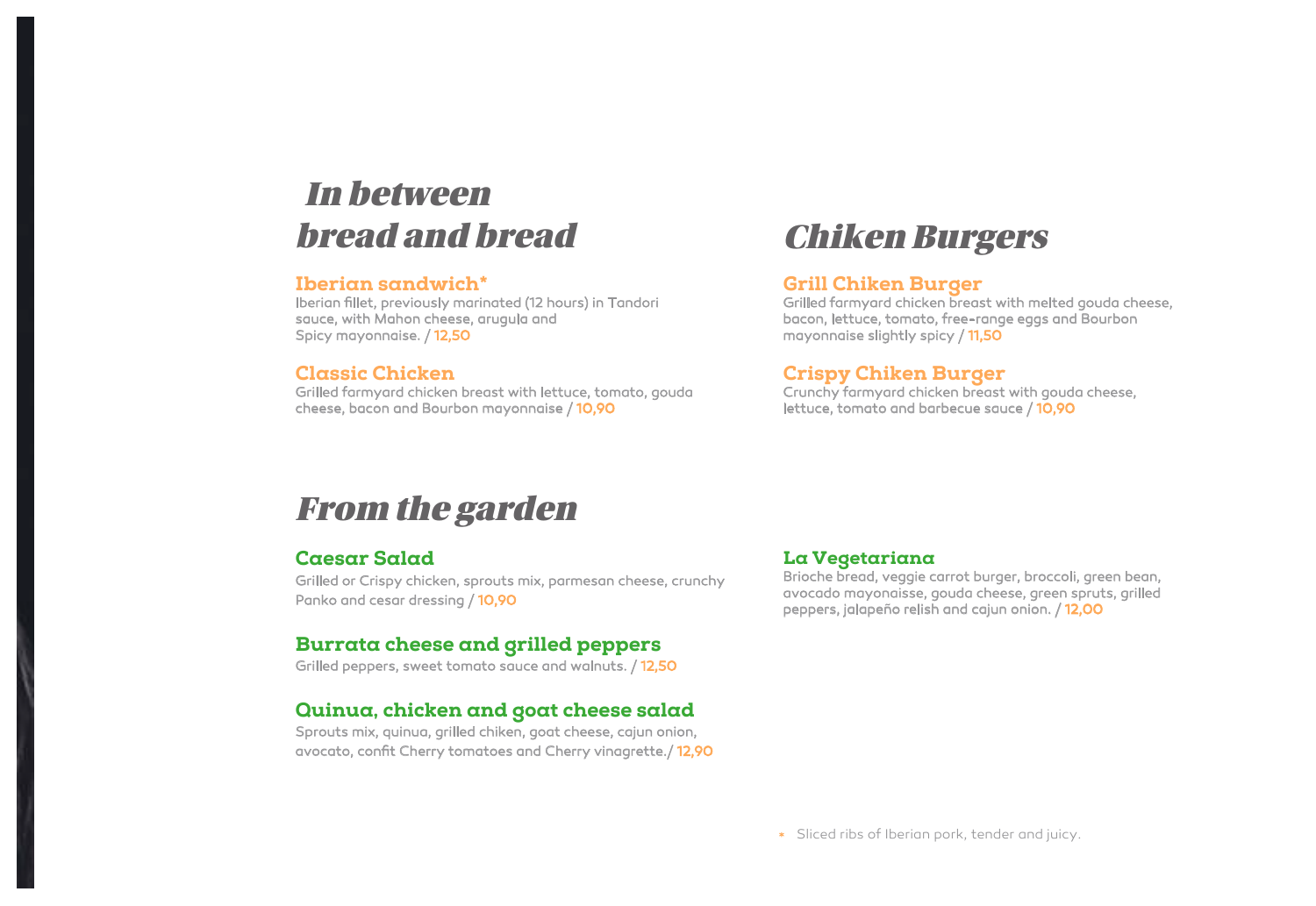### **The Butcher's**

#### T-bone Steak

Grilled and cut in slices with Padron green peppers and our classic potatoes. / 55,00 / kg

#### Beef Sirloin

Sirlion steak from la Finca of Jimenez Barbero cooked to your taste, with Padron green peppers and our classic potatoes on the side. / 24,90

#### Beef Entrecote

Tenderloin steak from la Finca of Jimenez Barbero cooked to your taste, with Padron green peppers and our classic pota toes on the side./ 24,00

#### Iberian Abanico\*

Juicy iberian abanico previously marinated for 12 hours in our Tandori sauce with classic potatoes / 16,90

#### Barbecue pork Ribs

Delicious pork ribs with our exclusive whiskey barbecue sauce and our classic potatoes / 24,00

#### Beef Grilled Burger

Grilled burger (250 grams) with no bread, juicy roasted cherry and baked potatoes / 12,50

#### Farmyard grilled Chicken

Juicy breast farmyard previously marinated 24 hours in, olive oil, salt and pepper, mint and cooked in our grill oven with baked potatoes and juicy roasted cherry tomatoes / 13, 90

Sliced ribs of Iberian pork, tender and juicy.

100% FRESH. Our Beef meat comes from cattle raised with cereal-based feed without hormones.

T Bone Steak (5-8 years) Simmental bread, feed with cereals, grass and forage. Previosly matured during 4/5 weeks. You will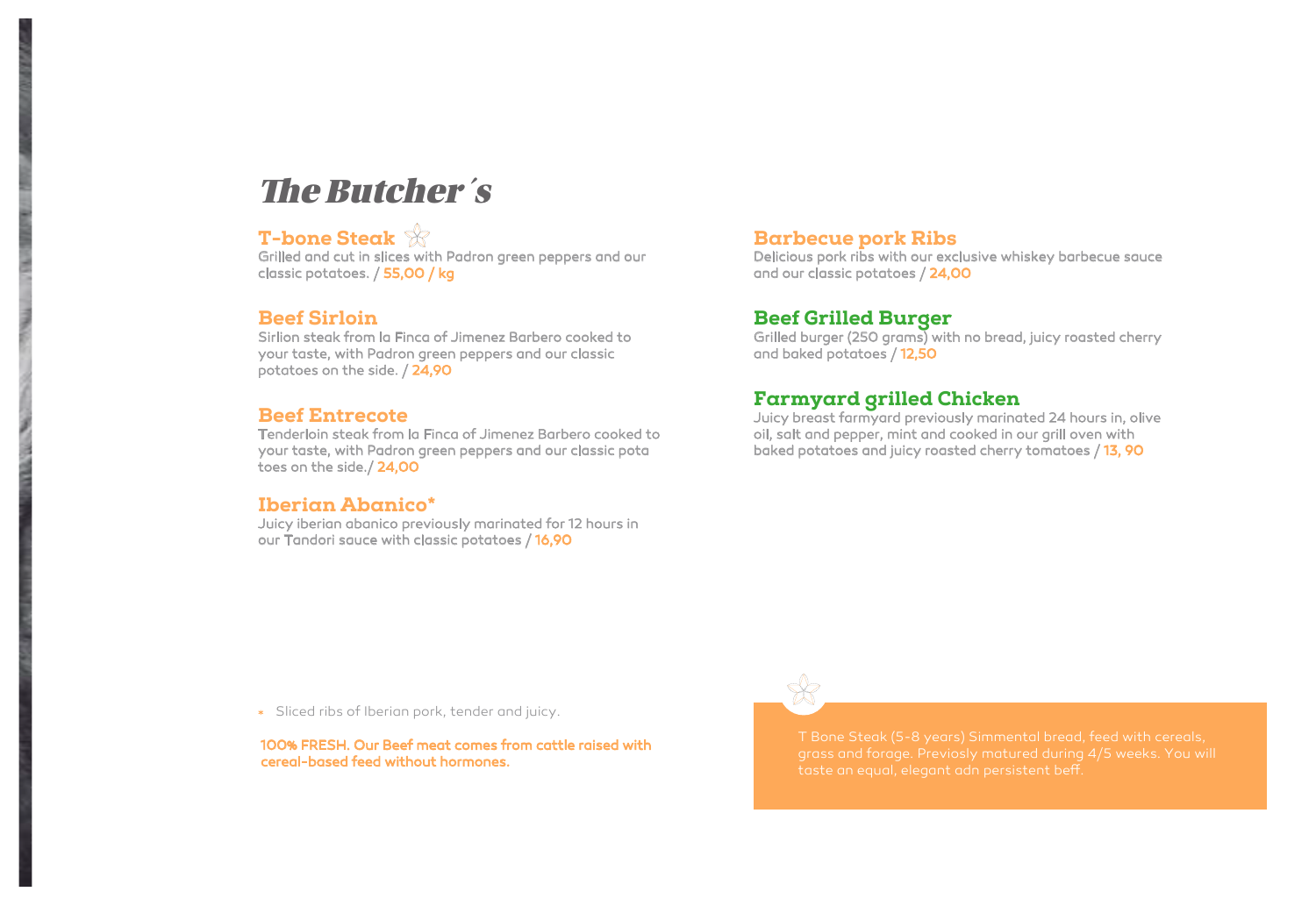### Make your own **Burger**

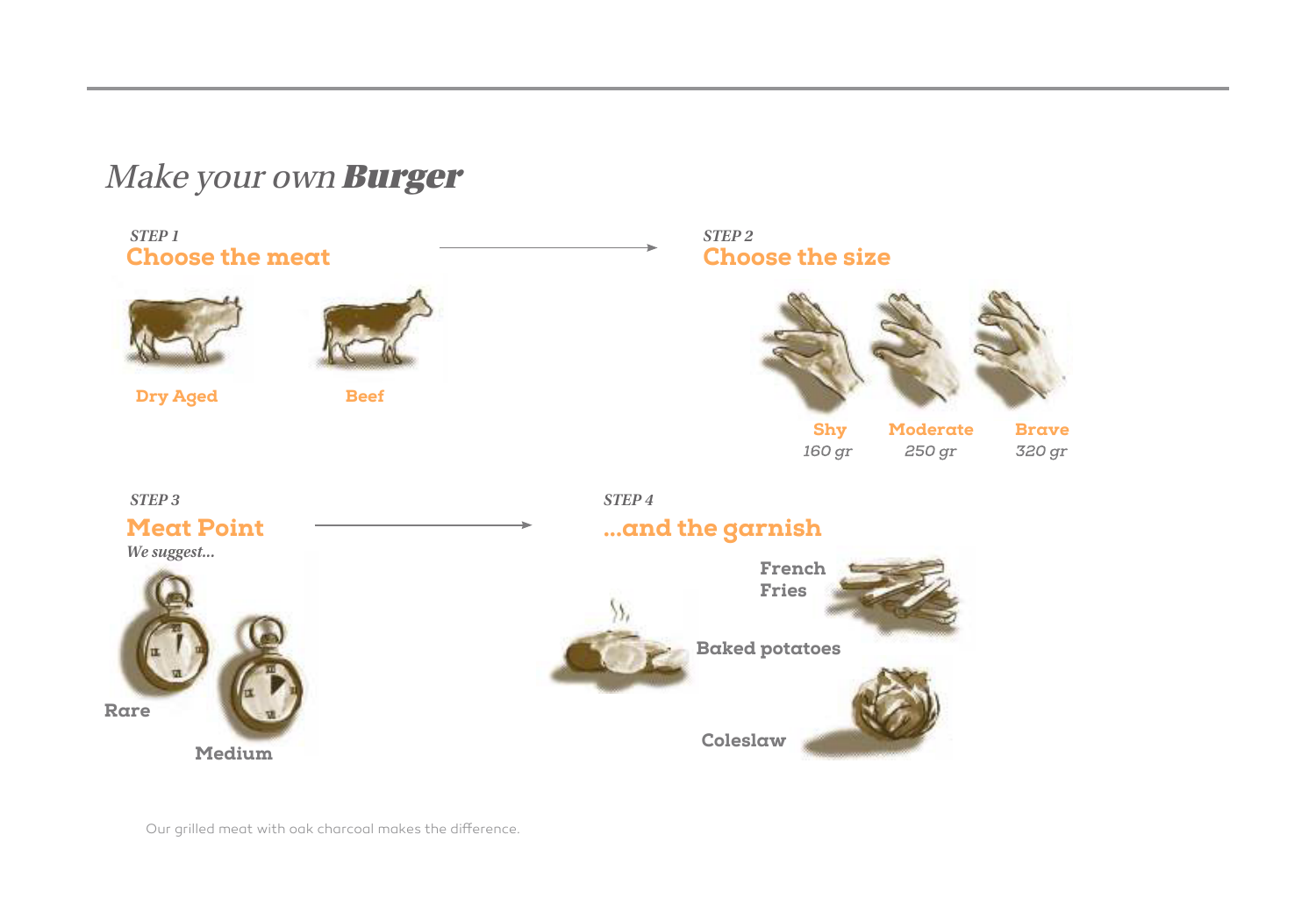#### Steakburger Original **Final**

Back to the origins, dry aged meet cooked to perfection on charcoal, flavourfull crunchy bacon,

100% original cheedar cheese in brioche bread /

160gr 250gr 16,10€ 18,30€ 320gr 21,40€



### **Steakburgers** 160 gr. beef

#### **La Burger**

Lettuce, tomato, sweet onion, gouda cheese and our special STB sauce / 11,30€

#### Katrina  $\mathscr I$

Avocado mayonaise, arugula, gouda cheese, jalapeno relish and plantaine chips / 12,40€

#### Benedicting

Delicious burger with truffle butter, sauteed mushrooms and boletus, low temperature poached egg and creamy hollandaise sauce. / 13,30€

#### **Boletus Burger**

Arugula, tomato, sweet onion, provolone cheese, boletus and truffle sauce/  $12,90 \in$ 

#### **Red Mountain Burger**

Black pepper mayonnaise, goat cheese, arugula, cajun onion and caramelized green pepper´s / 12,30€

#### The new Melting Cheese Burger NEW

Fondue of red Cheddar, Gouda and Mozzarella chesse, batavia lettuce, tomato and caramelized onions. Finished at your table! / 13,30€

#### **British Burger**

Lettuce, tomato, bacon, onion, gouda cheese and freerange eggs / 12,70€

#### La Brutal BBQ

Grilled Beef, Pulled Pork Ribs in Barbecue Sauce, Cheddar Cheese, Crispy Bacon and Cajun Onion all contained in Brioche Bread / 12,90€

#### La Pampa Burger

Arugula, tomato, sweet onion, provolone cheese, oregano and chimichurri sauce with mayonnaise / 11,40€

### Improve your experience

| <b>Beef</b>   | 100% FRESH. Our Beef meat comes from<br>cattle raised with cereal-based feed without<br>hormones. | 160gr.<br>Carta | <b>Prudente</b><br>250gr.<br>+2,20€ | <b>Valiente</b><br>320gr.<br>+4,80€ |
|---------------|---------------------------------------------------------------------------------------------------|-----------------|-------------------------------------|-------------------------------------|
| Hamburguesa   | Hamburger made with loins                                                                         | <b>160gr</b>    | <b>250gr</b>                        | <b>320gr</b>                        |
| Dry<br>  Aged | matured from selected beef.                                                                       | +3,60€          | +5,80€                              | +8,90€                              |